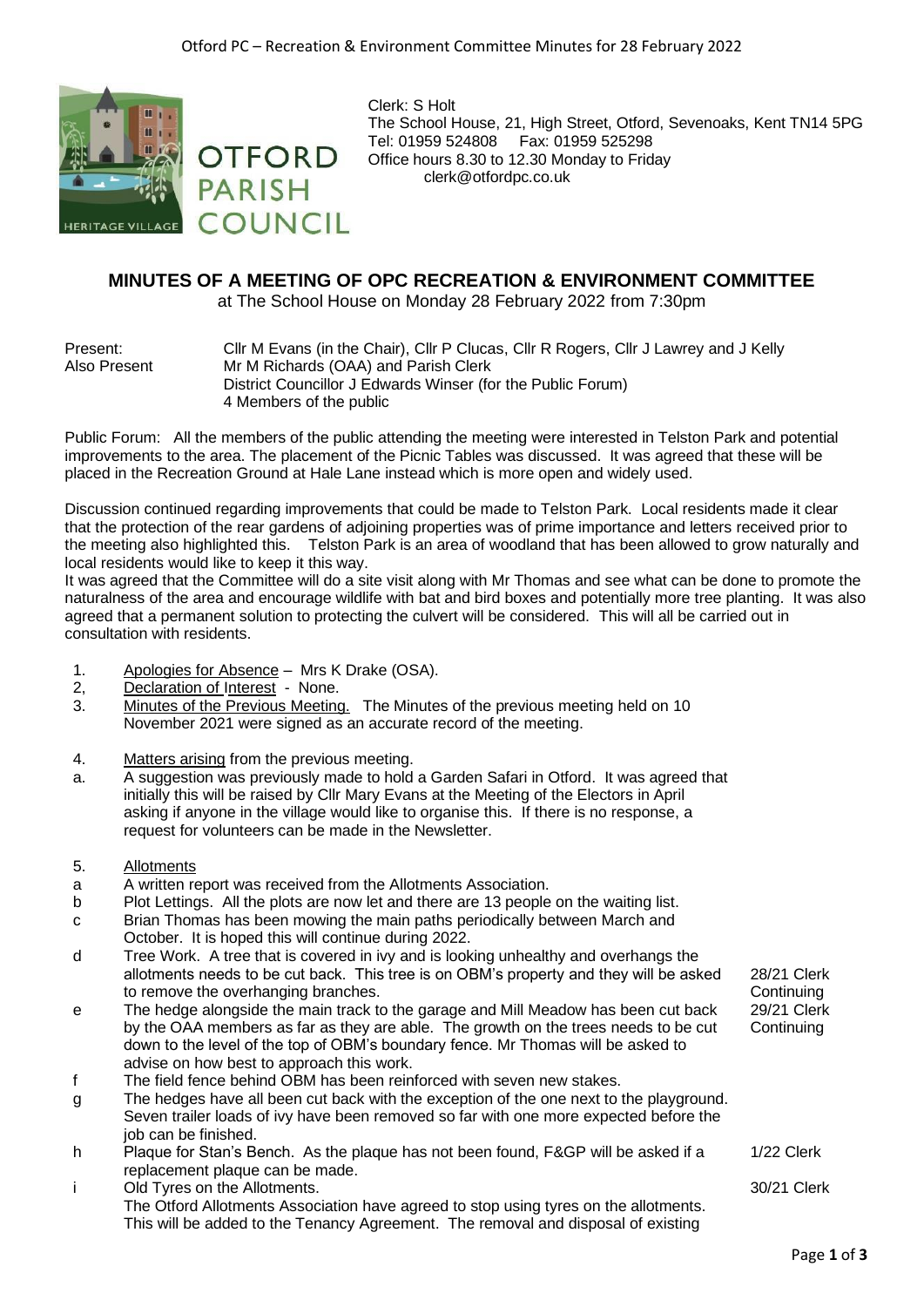tyres on the allotments will be discussed by the OAA Committee at their meeting in March.

## 6. OSA a A written report was received from Mrs Drake. b Extra storage adjoining Hale Lane Pavilion (storage container). No progress has been made on this item for a year and it will now be removed until it becomes active again. c Defibrillator training course for the public. Now pandemic restrictions have been lifted, arrangements are being made to hold a defibrillator training course. 24/19 Clerk **Continuing** d Petanque. The Petanque Club has been the successful recipient of a grant awarded by Otford Parish Council for the replacement of the barge boards and surface stones. Completed e Victory Cup. It was Agreed that Cllr Clucas will speak to the Organiser of the Otford Fete to see if a competition could be created for this Cup. 21/21 PC **Continuing** f The OSA has requested that the gym clubs holding classes on the Recreation Ground and Tennis Court are asked to pay £25 per year and join the OSA. 2/22 Clerk 7. High Street Recreation Ground a A report was received from Brian Thomas. b Eric Dilley Pavilion. The gutters have been repaired. Some that the State State S1/21 Clerk c The Maple tree by the picnic tables will be removed in the near future and replaced with a Tulip tree. d Four Broadleaved Lime trees have been planted along the Northern hedgerow. e The three Robinia trees will shortly be dead wooded. f The hedge has been cut. g The cargo nets on the toddler MPU have started to wear and will need to be monitored. h A tree that is overhanging the Eric Dilley Pavilion is scheduled to be removed. The Football Club will be asked to remove all of their goalposts etc from around the tree so the work can be carried out. 3/22 Clerk i The Tennis Club is having work carried out to their courts during the summer. The contractors will be approached to find out the cost of painting work being done to the Parish Council courts at the same time. 4/22 Clerk/ME j Summer Fun Day. This will take place on Tuesday 26 July in Otford from 10am until 2pm. The Otford Village Memorial Hall has been booked in case it rains. 8. Chalk Pit a b This area of land has been returned to SDC and the lease has ended. Members considered how to keep the chalk grassland area well tended and the Bee Orchids and numerous wild flowers cared for. Members agreed that SDC will be asked if the Parish Council can continue to mow the grass to preserve the area. 32/21 Clerk **Continuing** 9. Hale Lane Recreation Ground/Pavilion/Telston Park a A hedge planting and fencing scheme will be prepared this year. 11/21 BT b The post at the entrance to Telston Park to prevent cars driving into the area will be replaced shortly. 6/20 Clerk **Continuing** c The Black Poplar in Telston Park has passed the latest tree inspection. Two Ash trees in the area have had to be felled due to safety concerns. d Antisocial behaviour is continuing in and around the playground but there has been no damage to the equipment so far. e Anti-climb paint will be applied to parts of the roof of the pavilion and some of the other structures to prevent access by youths. f The top hedge has been cut by a contractor with a tractor mounted hedge cutter. g The notices in the play area advising that the equipment is for use by primary school age children only have been replaced. 33/21 Completed h Guttering at the pavilion. Repairs and replacements need to be carried out. 34/21 Clerk **Continuing** i Cllr Kelly has informally asked parents for feedback on the play area and recreation ground. Parents of younger children like it as it is but the parents of older primary school aged children have asked for more age-appropriate equipment to be added. 22/21 JK Completed j Hale Lane Pavilion – store doors. Quotes are being sought. 35/21 Clerk

## 10. Oxenhill Wood

- a Maintenance of the area continues.
- b The next meeting of the Oxenhill Wood Management Committee will take place on 16 March 2022.